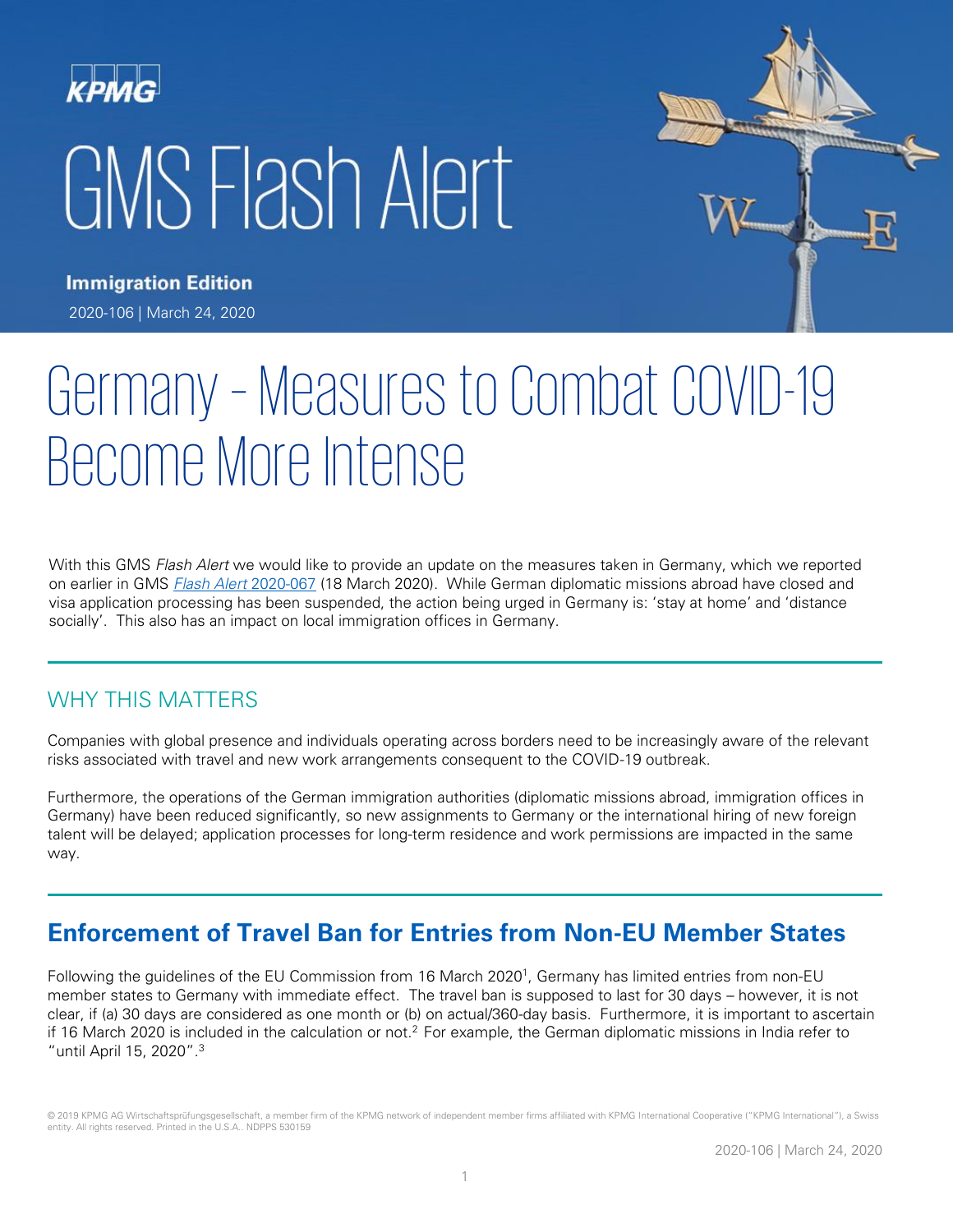Currently, crossing the border from a non-EU member state is possible for the following groups of travelers and under the following conditions:

- German nationals returning home,
- EU citizens (as well as British nationals) and citizens of the Schengen Associated States (Iceland, Liechtenstein, Norway, and Switzerland) as well as their family members, according to EU laws,<sup>4</sup> who are returning home;
- Non-EU/European Economic Area (EEA) nationals, who are long-term residents under the Directive 2003/109/EC<sup>5</sup> or otherwise are deemed to reside under the terms of another EU Directive<sup>6</sup> or national law or who hold national visa;
- Non-EU/EEA national travelers with an essential function or need like health-care professionals, health researchers, and elderly-care professionals, frontier workers, transport personnel engaged in haulage of goods and other transport staff to the extent necessary, diplomats, staff of international organisations, military personnel and humanitarian aid workers in the exercise of their functions, passengers in transit or travelling for imperative family reasons, persons in need of international protection or for other humanitarian reasons.

The German Federal Ministry of the Interior, for Building and Community (in German: Bundesministerium des Innern, fuer Bau und Heimat) interprets the situation of non-EU/EEA nationals with residence and work permissions or national visa as follows:

- Holders of a valid EU Blue Card (in German: Blaue Karte EU), ICT-Card (in German: ICT Karte), Mobile-ICT-Card (in German: Mobiler-ICT-Karte), Settlement Permit (in German: Niederlassungserlaubnis), EU Long-Term Residence Permit (in German: Erlaubnis zum Daueraufenthalt-EU), Residence Permit (in German: Aufenthaltserlaubnis) or national visa can re-enter Germany **and additionally**
- have already a domicile or registered residence in Germany.<sup>7</sup>

Non-EU/EEA nationals with a valid national visa or long-term residence and work permission of an EU member state, the U.K. or Associated Schengen member state may also enter Germany for a **unavoidable transit** to their "home country," although is it not clear if "home country" means the country of citizenship or residence country. With regard to the purpose and the approach for holders of a German national visa or residence and work permission, the latter interpretation appears to be more reasonable.

### **Border Controls at Internal Borders and Reasons for Crossing the Border**

Germany has limited, with effect as of 18 March 2020, the entry to Germany for EU member states and Schengen Associated States as follows:

- Entries from **Austria, Denmark, France, Italy, Luxembourg, Spain, and Switzerland** are subject to police controls and usually are prohibited. Controls do not only happen at land borders, but also when entering Germany on a plane or ship.<sup>8</sup>

With effect as of 19 March 2020, the land border crossing points at the borders to **Austria, Denmark, France, Luxemburg and Switzerland** are limited. The list of the limited border crossing points has been published on the website of the Federal Ministry of the Interior, for Building and Community.<sup>9</sup>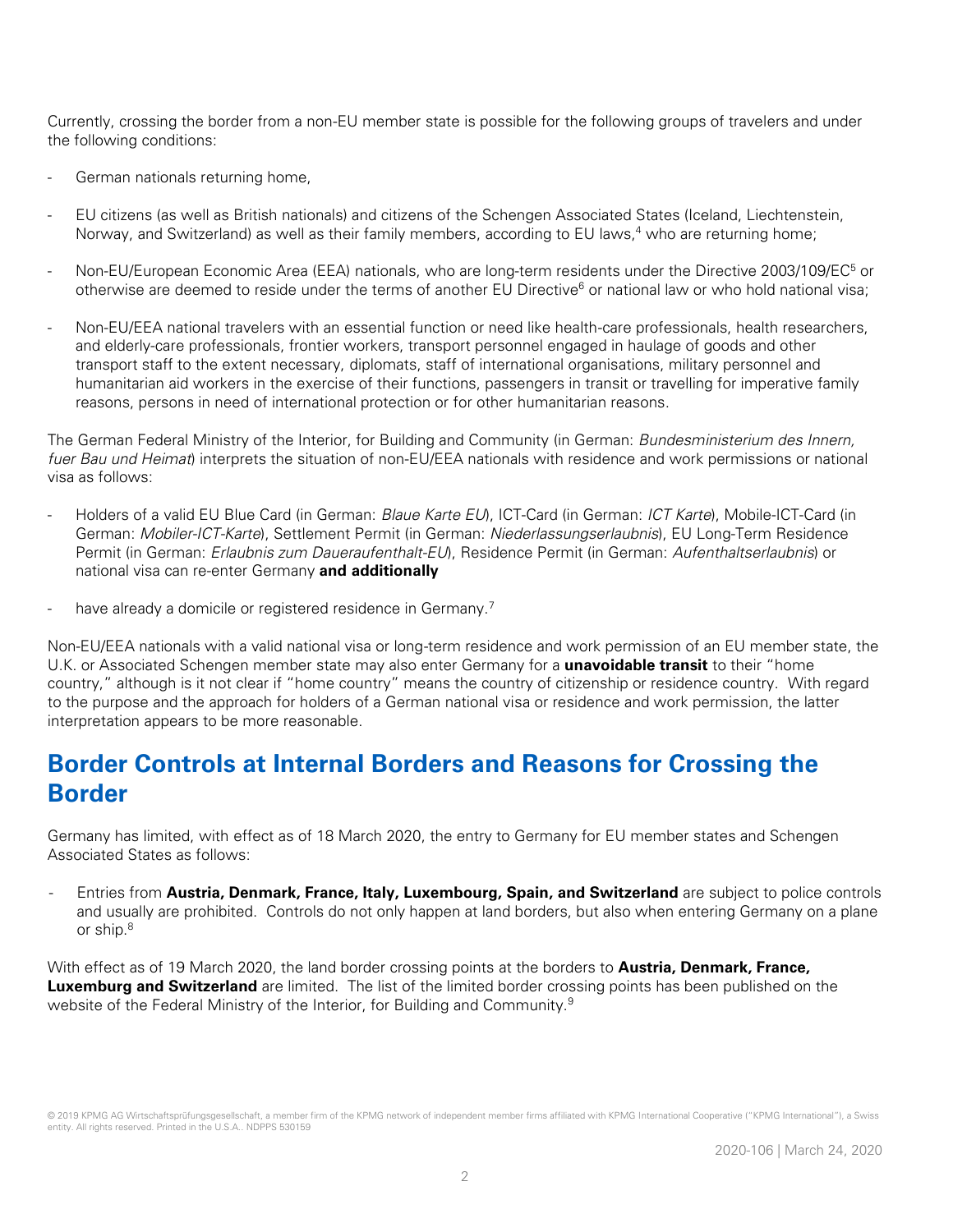Entries to Germany from those countries are possible for returning German citizens as well as the following groups of travelers:

- Cross-border travelers for work purposes or to carry out professional contractual services **regardless of nationality** (including for commuters, seasonal workers, members of the European Parliament, and accredited diplomats).
- Cross-border travel for compelling reasons (such as medical treatment or death of a family member) **regardless of nationality.**

The Federal Ministry of the Interior, for Building and Community published a guidance document, which confirms that **cross-border delivery of services like in a so-called Vander-Elst setting** are also encompassed by the "cross-border travelers for work purposes" alternative. For this, the project contract acts as substitute of the employment contract with a local employer.<sup>10</sup> So far, it had not been clear, if only locally-employed cross-border commuters could made use of the exemption.

# **Limited Services at German Diplomatic Missions and Immigration Offices**

The majority of German diplomatic missions (approximately 3/4) have shut down and offer only emergency services. A harmonised practice isn't in place, and it is necessary to check the website of each diplomatic missions to see:

- how long the closure is supposed to last,
- if scheduled appointments will be performed or are cancelled,
- if cancelled appointments are rescheduled by the diplomatic missions proactively, and
- how they can be reached in case of emergency.

An emergency in this context also entails a visa application to be filed in order to travel to Germany as a non-EU/EEA national with an essential function.

More and more German immigration offices are closed for the public entirely or offer just limited slots for visits under enhanced measures to help prevent the staff from getting infected with COVID-19. Because almost 600 different immigration offices exist, the practice can vary greatly. However, there is a tendency that decisions are made according to written procedures and available long-term residence and work permissions are sent via mail to the personal addresses of applicants.

# **Stay-At-Home / Social Distancing – Measures**

On 22 March 2020, Chancellor Angela Merkel and the Minister-Presidents of all 16 German Federal States agreed on further measures in light of Stay-At-Home and Social Distancing, which have to be implemented by each Federal State. Federal States are allowed to apply even more restrictive measures, so foreign nationals need to check the local measures being introduced.

The guidelines were announced during a press conference on 22 March 2020, and are published online.<sup>11</sup> The main topics concern the following:

Residents of Germany (Germans and foreign nationals) are requested to reduce contacts with persons beyond members of their own household to a bare necessary minimum; in public spaces, wherever it is possible, it is required to keep a minimum gap of 1.5 metres between persons who are not members of the household.

<sup>© 2019</sup> KPMG AG Wirtschaftsprüfungsgesellschaft, a member firm of the KPMG network of independent member firms affiliated with KPMG International Cooperative ("KPMG International"), a Swiss entity. All rights reserved. Printed in the U.S.A.. NDPPS 530159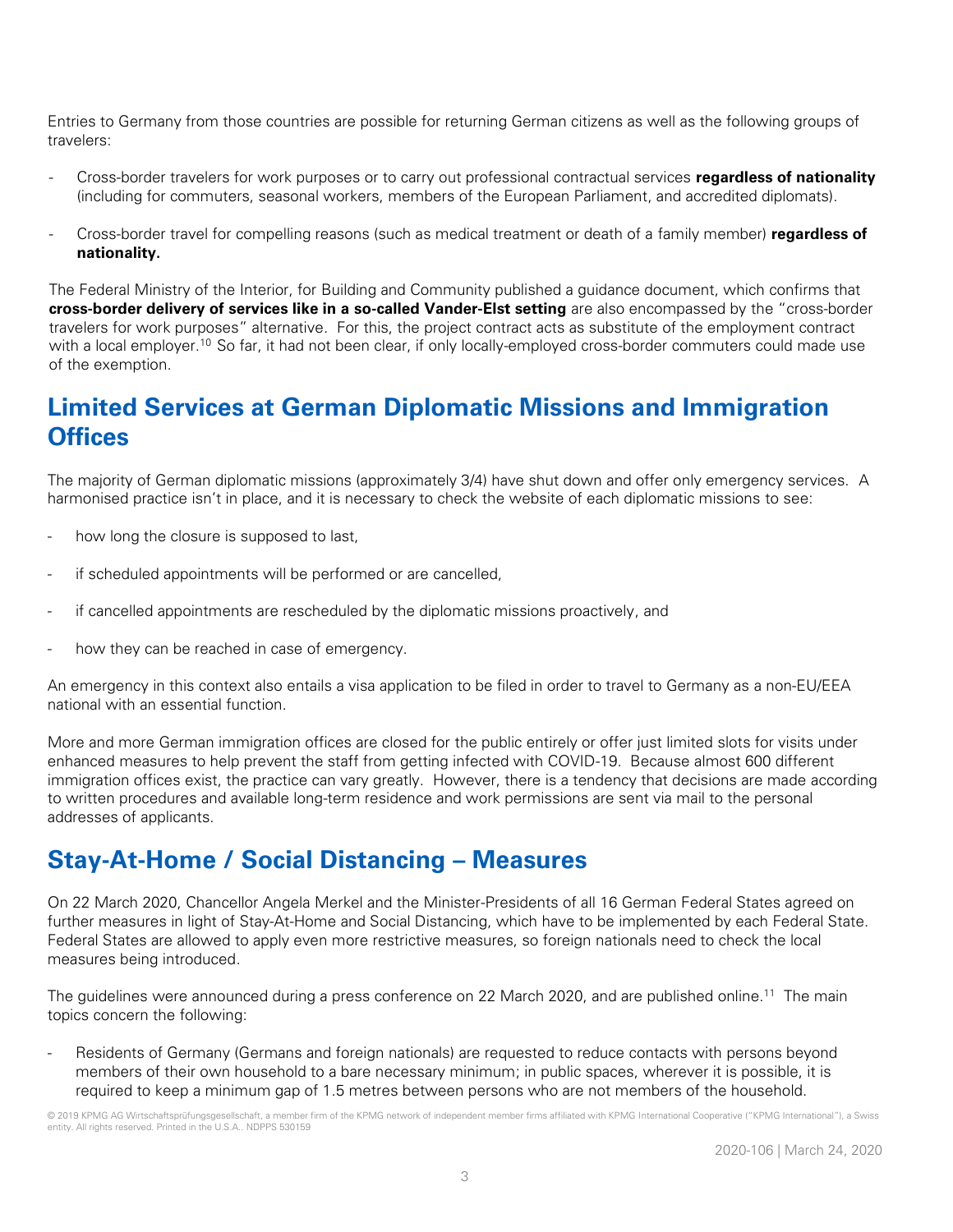- Remaining in a public space is only allowed by oneself, or with only one other person not being a member of the individual's household, or with family members regardless of the number; going to work, child-care, purchases, to visit the doctor, participate in sessions, essential appointments, and exams, social services, or individual sports and going for a walk is possible. With regard to going to work, supporting documentation provided by the employer is recommended, like an employer's confirmation explaining the need to work from the office and not from home.
- Catering trades including restaurants and bars are closed with the exception of delivery services for take-away food; service companies for personal care like hairdressers, cosmetic studios, massage studios, tattoo studios, and related services will be closed.

The above measures will apply for a period of at least two weeks.

#### KPMG NOTE

This Flash Alert is based on the available information on 23 March 2020 (at: 17:00 CET). Assignments to Germany and hiring new personnel from abroad will be significantly delayed due to the closure of many diplomatic missions. Regardless of available appointments, it is recommended that you not travel to Germany during the time of the travel ban. A high risk exists that the entry will be denied – unless, as described above, the traveler can prove he or she has an essential purpose.

With regard to the measures impacting social life in Germany, companies shall instruct their employees and assignees accordingly. A violation can become subject to criminal prosecution with a maximum sanction of five years of imprisonment.<sup>12</sup>.

#### FOOTNOTES:

- 1 Guidelines are published as document COM (2020) 115 final and are available in English, [click here.](https://ec.europa.eu/transparency/regdoc/rep/1/2020/EN/COM-2020-115-F1-EN-MAIN-PART-1.PDF)
- 2 From a German administrative law perspective, the calculation of the period is subject to Sec. 31 of Administrative Procedure Act (in German: Verwaltungsverfahrensgesetz – abbreviated as "VwVfG).2 Pursuant to Sec 31 (1) VwVfG in conjunction with Sec. 187 (1) of the German Civil Code (in German: Buergerliches Gesetzbuch) the period started on 17 March 2020 with a perspective ending on April 15, 2020 at 23:59. See a translation on the Federal Ministry of the Interior [website,](https://www.bmi.bund.de/SharedDocs/downloads/EN/gesetztestexte/VwVfg_en.pdf?__blob=publicationFile&v=1) for Building and Community.
- 3 See, as example, the information of the German diplomatic missions in India [website](https://india.diplo.de/in-en) under the segment "Urgent Notice".
- 4 See Art. 4 (1) of the Directive 2003/86/EC, [click here.](https://eur-lex.europa.eu/legal-content/EN/TXT/HTML/?uri=CELEX:32003L0086&from=DE)
- 5 For more information, [click here.](https://eur-lex.europa.eu/legal-content/en/ALL/?uri=CELEX%3A32003L0109)
- 6 Such as the Directives 2009/50/EC, 2014/66/EC or 2016/801/EC.
- 7 Available only in German, [click here.](https://www.bmi.bund.de/SharedDocs/kurzmeldungen/DE/2020/03/corona-ein-und-ausreise.html)
- 8 Available only in German, [click here.](https://www.bmi.bund.de/SharedDocs/pressemitteilungen/DE/2020/03/corona-grenzkontrollen-see-luft.html)

<sup>© 2019</sup> KPMG AG Wirtschaftsprüfungsgesellschaft, a member firm of the KPMG network of independent member firms affiliated with KPMG International Cooperative ("KPMG International"), a Swiss entity. All rights reserved. Printed in the U.S.A.. NDPPS 530159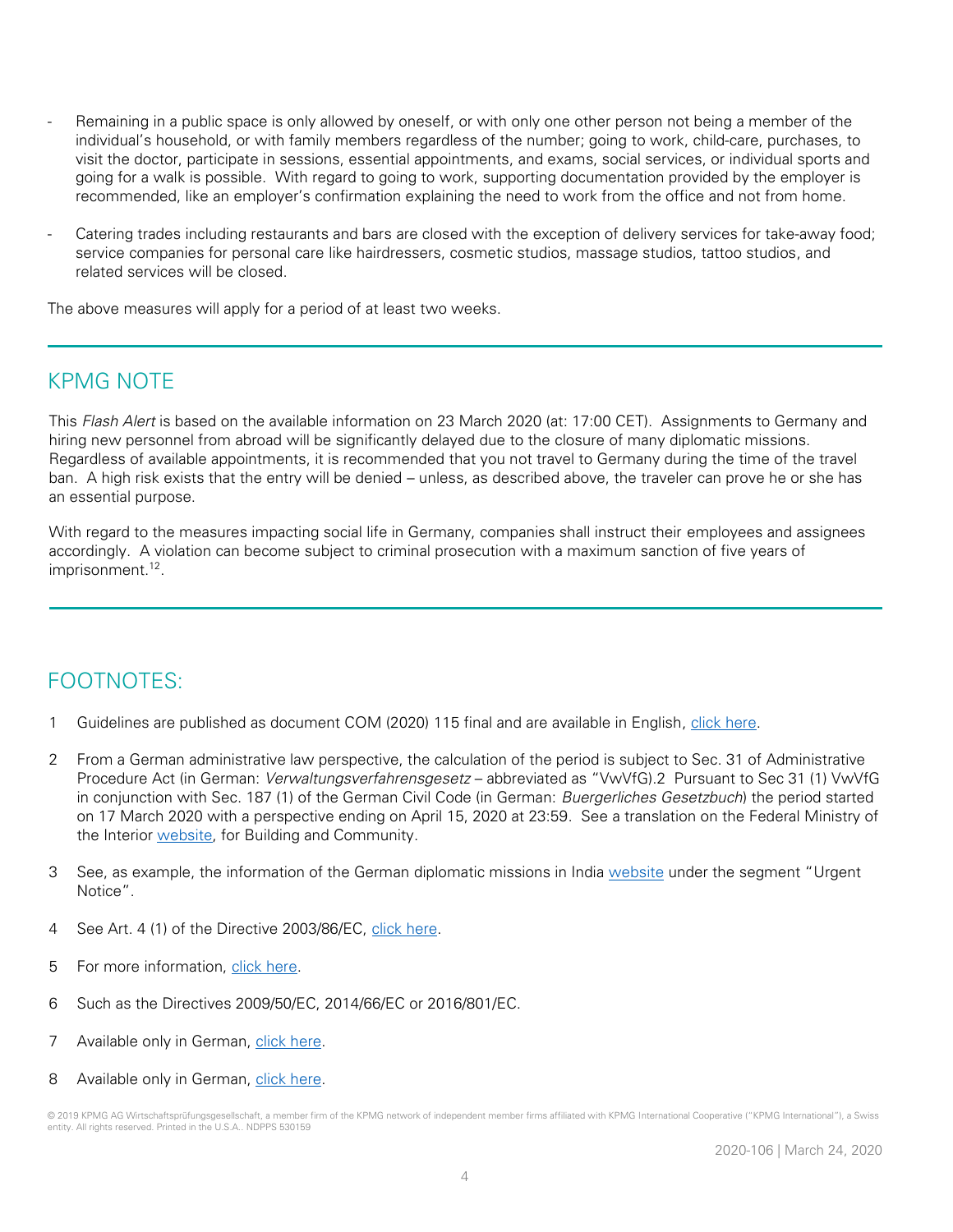#### FOOTNOTES continued:

- 9 Available only in German [click here.](https://www.bmi.bund.de/SharedDocs/downloads/DE/veroeffentlichungen/2020/liste-grenzuebergangsstellen.pdf?__blob=publicationFile&v=7)
- 10 For more information, [click here.](https://www.bmi.bund.de/SharedDocs/downloads/EN/news/guidance-border-control.pdf?__blob=publicationFile&v=2)
- 11 Available only in German, [click here.](https://www.bundesregierung.de/breg-de/themen/coronavirus/-dieser-gemeinsinn-wird-uns-durch-die-schwere-zeit-tragen--1733288)
- 12 Those measures are usually based on Sec. 28 (1) (in conjunction with Sec. 32) IfSG.12. A violation can become subject to criminal prosecution with a maximum sanction of five years of imprisonment (see Sec. 75 (1) and (3) IfSG; IfSG is the abbreviation of the German Infection Protection Act ("Gesetz zur Verhütung und Bekämpfung von Infektionskrankheiten beim Menschen (Infektionsschutzgesetz - IfSG)"), available only in German, [click here.](https://www.gesetze-im-internet.de/ifsg/inhalts_bersicht.html)

\* \* \* \*

© 2019 KPMG AG Wirtschaftsprüfungsgesellschaft, a member firm of the KPMG network of independent member firms affiliated with KPMG International Cooperative ("KPMG International"), a Swiss entity. All rights reserved. Printed in the U.S.A.. NDPPS 530159